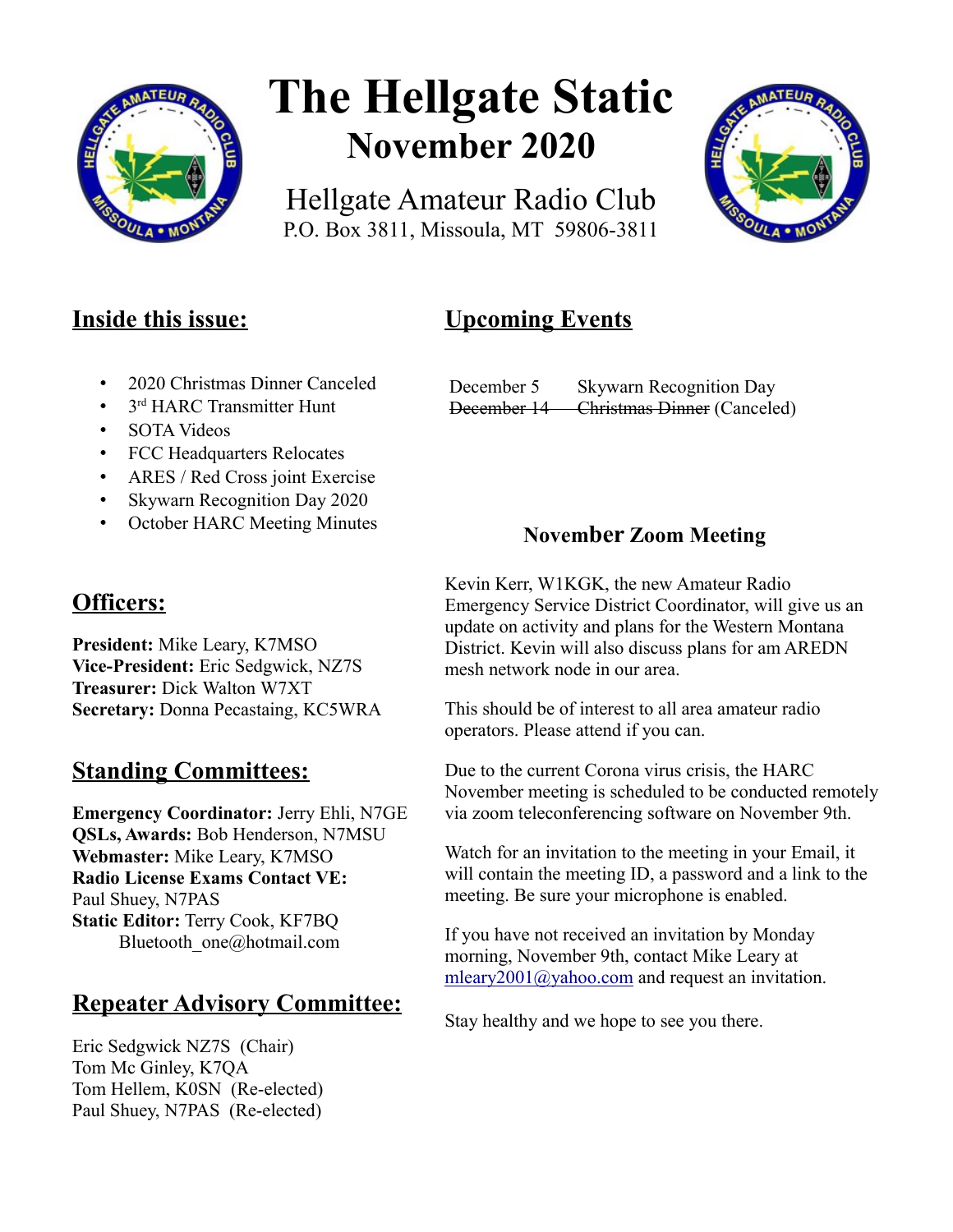#### **2020 Christmas Dinner Canceled**

The HARC Christmas dinner, has been canceled due to concerns over the recent spike in Covid19 illness. We hope everyone stays well, and will look forward to the return of our annual Christmas Dinner next year.

#### **Third HARC Transmitter Hunt**

In last month's STATIC, I mistakenly stated that the transmitter hunt would begin at 7:00 PM, while the rules posted on the club website indicated a start time one our earlier at 6:00pm. My apologies to those who came out at 6 PM and could not hear the fox.

This was the last hunt of our season, we will resume transmitter hunts in the spring.

We have received the Byonics foxhunt controller and will have it programmed and ready to go when we start hunts again in the spring.

#### **Summits On The Air Videos**

Here's the latest Summits on the Air (SOTA) video presentation by WG0AT explaining a lot about the program.<https://www.youtube.com/watch?v=YY0ehQvmbqg>

Some action videos: <https://www.youtube.com/watch?v=-wiyuBO8q7U> and <https://www.youtube.com/watch?v=HkeZhnJo1g4>

He has a lot of YouTube videos featuring mountain top radio activations and SOTA.

In this presentation you'll also see K7PX, Steve exHARC enthusiast who moved to Colorado a few years ago.

#### **FCC Headquarters Relocates**

*10/19/2020*

FCC Headquarters has moved. The new address is 45 L St. NE, Washington, DC 20554. The change is effective immediately. The FCC announced plans to move last spring, but the transition was delayed by the COVID-19 pandemic.

The FCC, like many federal agencies, has its own zip code, so there will be no disruption in mail delivery sent by USPS to the former address. The FCC still prohibits the delivery of hand-carried documents, and all COVID-19 restrictions or instructions regarding access to FCC facilities remain in place at the new location. "The FCC continues to balance its efforts to be accessible to the public with the need for heightened security and health and safety measures and encourages the use of the Commission's Electronic Comment Filing System (ECFS) to facilitate the filing of applications and other documents when possible," the FCC said in an October 15 *[Public Notice](https://l.facebook.com/l.php?u=https%3A%2F%2Fdocs.fcc.gov%2Fpublic%2Fattachments%2FDA-20-1223A1.pdf%3Ffbclid%3DIwAR3_ih3qEPW4H6rB7bsT0lRuXOgOx6oTFaT5eT9hjM04iZ59dJ06pcEeAn0&h=AT1Xhr6kHnXVaapkU1mfxRMXzaOF2wdFMQk8wAG8o25sqBAnk5JLLMP9Ig0tQBMC8YRWw7EAjW6GirWsNYfFNVDWWXedz-7O_FT6x3T6YTdm1dxWlGlgzYGdTVhGKMyozQ&__tn__=-UK-y0.g-R&c[0]=AT1SSVR2B4hTPICyltcjxUxTe1UrWyK7kq4zAYi94gSlX7sL7_w1oxaA67yu9Pz64CqKuKfoDB6l8jJjjG8mtOZrgZTi5j4V-yzD1Gwhu7XVlqkTGHligAObUwmTk-8BmpIEDc7E5FkKqVEwj0o0koXVJClpqf8j9UJPHW4V-M8ImOPebOndfbKZLxFOm6_CqvdT_9rSJbnNSGwtqobNZiYs6A2csdB9fUeRWQo)*.

Most FCC staff continue to work from home and are not expected to be physically present in their new offices before next June.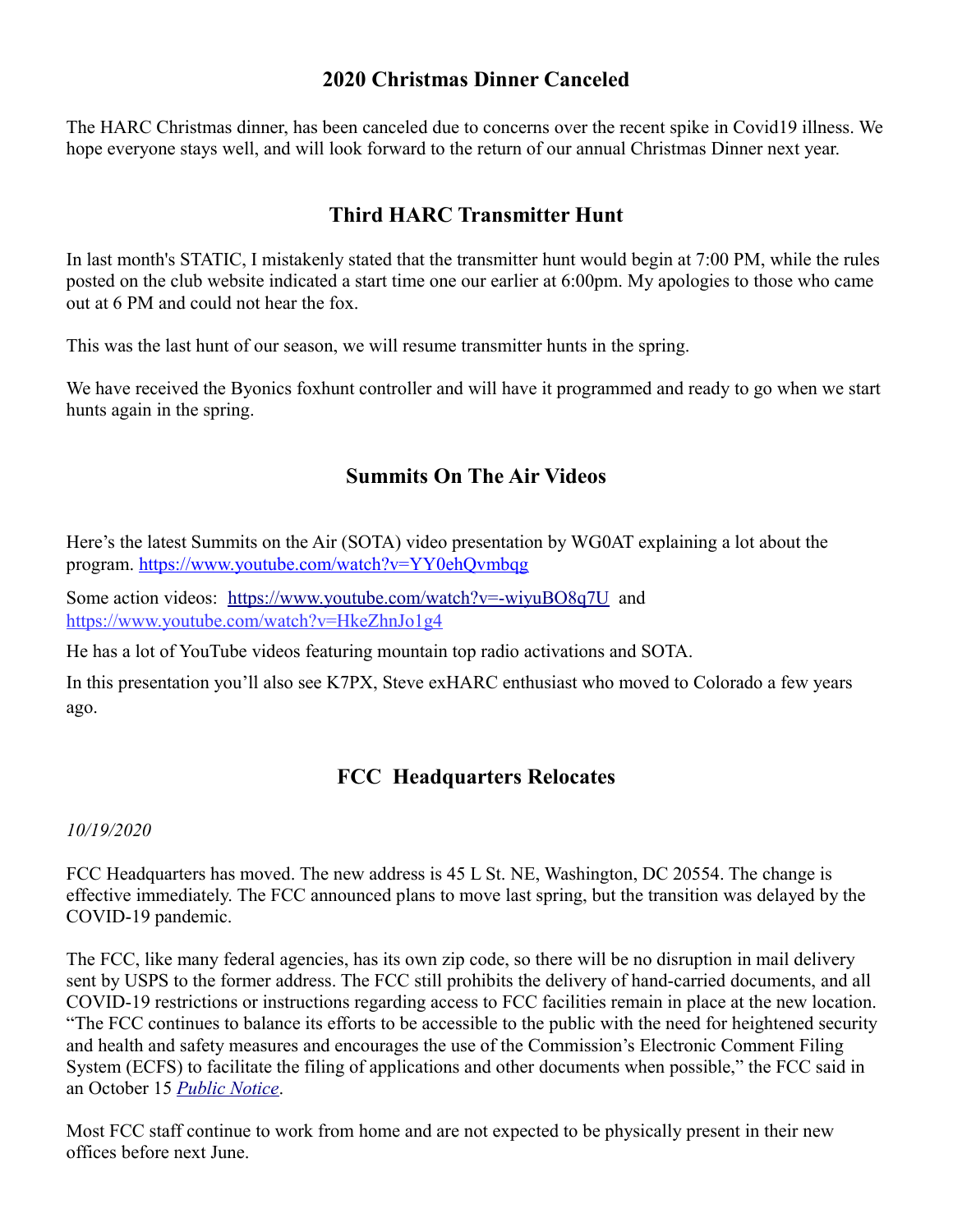#### **Nationwide Red Cross Emergency Communications Drill, Joint Exercise with ARES**

From The ARES Letter October 21<sup>st</sup> 2020

Waterman, K4CJX, Winlink Administrator, Winlink Development Team

The Nationwide Red Cross Emergency Communications Fall Drill is a joint exercise with ARES set for November 14, an evolution of the highly successful Spring Drill that had hundreds of participants from some 40 states and Puerto Rico.

The Fall Drill will be a Winlink-specific event with the following goals: (1) pass traditional Red Cross (ARC) forms from as many states and as many radio amateurs as possible to one of six Divisional Clearinghouses, and (2) bring as many radio operators as possible up to a "basic" level of Winlink proficiency. [To prepare, there is a twelve-week series of Winlink Workshops held each Thursday at 0100Z on Zoom. Join the [SEC-](https://groups.io/g/SEC-ARES)[ARES](https://groups.io/g/SEC-ARES) group for announcements and discussions. Include your name and call sign when registering on SEC-ARES.]

*Winlink Proficiency Goals* have been written, a Winlink Technical Support Team has been formed, and *Metrics for Drill Success* have been developed. The proficiency goals are established as a training guideline and references online training resources. Many hams new to Winlink should find these resources helpful.

Over 300 radio amateurs have signed up for the event and more than a hundred were on a Briefing Call on October 5. There will be one other Briefing Call, in early November. This event is open to all radio amateurs; if interested in more information, contact [Mike Walters, W8ZY,](mailto:w8zy@na1ra.net) for ARES-related questions or [Wayne](mailto:wayne.robertson@redcross.org)  [Robertson, K4WK,](mailto:wayne.robertson@redcross.org) for Red Cross-related topics.

#### **SKYWARN Recognition Day 2020 - Making Adjustments for COVID-19**

From The ARES Letter October 21<sup>st</sup> 2020

Since 1999, the annual SKYWARN Recognition Day celebrates the long relationship between the amateur community and the National Weather Service program. The purpose of the event is to recognize amateurs for the vital public service they perform during times of severe weather and to strengthen the bond between radio amateurs and their local National Weather Service office. The event is co-sponsored by the ARRL and the National Weather Service.

Normally each year, radio amateurs participate from home stations and from stations at National Weather Service (NWS) forecast offices with the goal of making contact with as many offices as possible. However, this year, due to COVID-19 restrictions, participation from NWS forecast offices will be minimal at best. The focus will shift to contacting as many SKYWARN trained spotters as possible during the event.

Radio amateurs who wish to participate may sign up for a SKYWARN Recognition Day number by completing the form found on the SRD 2020 website. During the event, operators are encouraged to exchange their name, QTH, SRD number, and current weather conditions with other participating stations. See the event website for the full operating guidelines.

[SKYWARN Recognition Day 2020](https://www.weather.gov/crh/skywarnrecognition) will be held from 0000 UTC to 2400 UTC December 5.